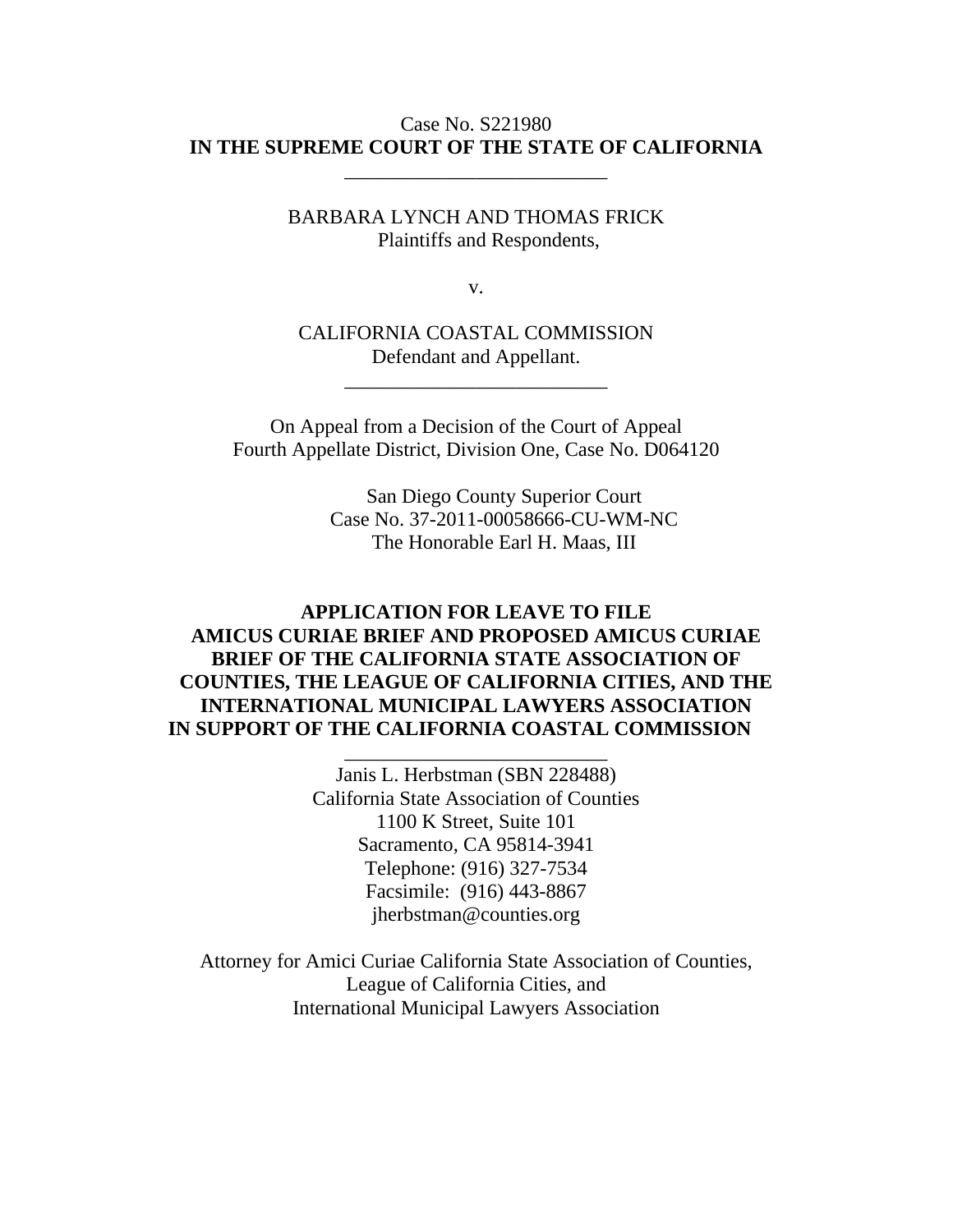The California State Association of Counties (CSAC), the League of California Cities (League) and the International Municipal Lawyers Association (IMLA) seek leave to file the attached amicus brief.

CSAC is a non-profit corporation. The membership consists of the 58 California counties. CSAC sponsors a Litigation Coordination Program, which is administered by the County Counsels' Association of California and is overseen by the Association's Litigation Overview Committee, comprised of county counsels throughout the state. The Litigation Overview Committee monitors litigation of concern to counties statewide and has determined that this case is a matter affecting all counties.

 The League is an association of 475 California cities dedicated to protecting and restoring local control to provide for the public health, safety, and welfare of their residents, and to enhance the quality of life for all Californians. The League is advised by its Legal Advocacy Committee, which is comprised of 24 city attorneys from all regions of the State. The Committee monitors litigation of concern to municipalities, and identifies those cases that have statewide or nationwide significance. The Committee has identified this case as having such significance.

Established in 1935, IMLA is the oldest and largest association of attorneys representing United States municipalities, counties and special districts. IMLA's mission is to advance the responsible development of municipal law through education and advocacy by providing the collective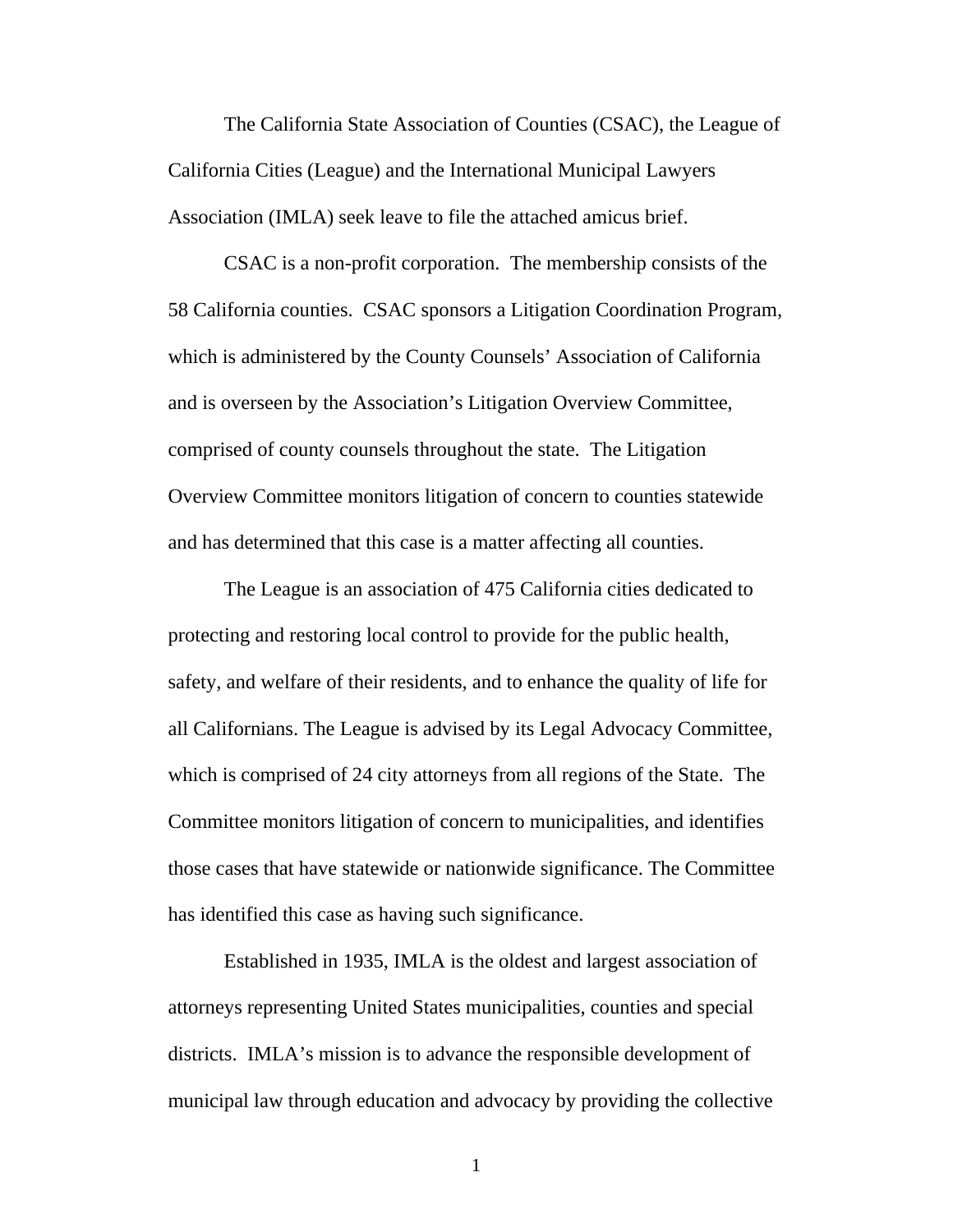viewpoint of local governments around the country on legal issues before the United States Supreme Court, the United States Courts of Appeals, and in state supreme and appellate courts.

The issue before this Court is critical for effective land use planning at the local level. Permit conditions are an integral part of a project's approval, representing the local agency's delicate balancing of local interests, environmental considerations and community needs. Modification to the design elements of a project is difficult, if not impossible, after a project is built. For this reason, the long-standing general waiver rule bars a permit applicant from proceeding with portions of a permit that "benefit" the applicant while challenging the "burdens" of the permit that mitigate the impacts of the project or address public interests or concerns.

Application of the waiver rule to the present case does not raise any novel issues that warrant creation of an "under protest" exception for nonfee conditions. Further, the Legislature has not adopted and relevant policy considerations do not support an under protest exception for non-fee conditions. In addition to making subsequent project review by a local agency difficult or impossible, such an exception would create uncertainty, increase litigation, undermine public participation and diminish public reliance on agency land use decisions. An under protest exception for nonfee conditions would disrupt long-standing local land use practices and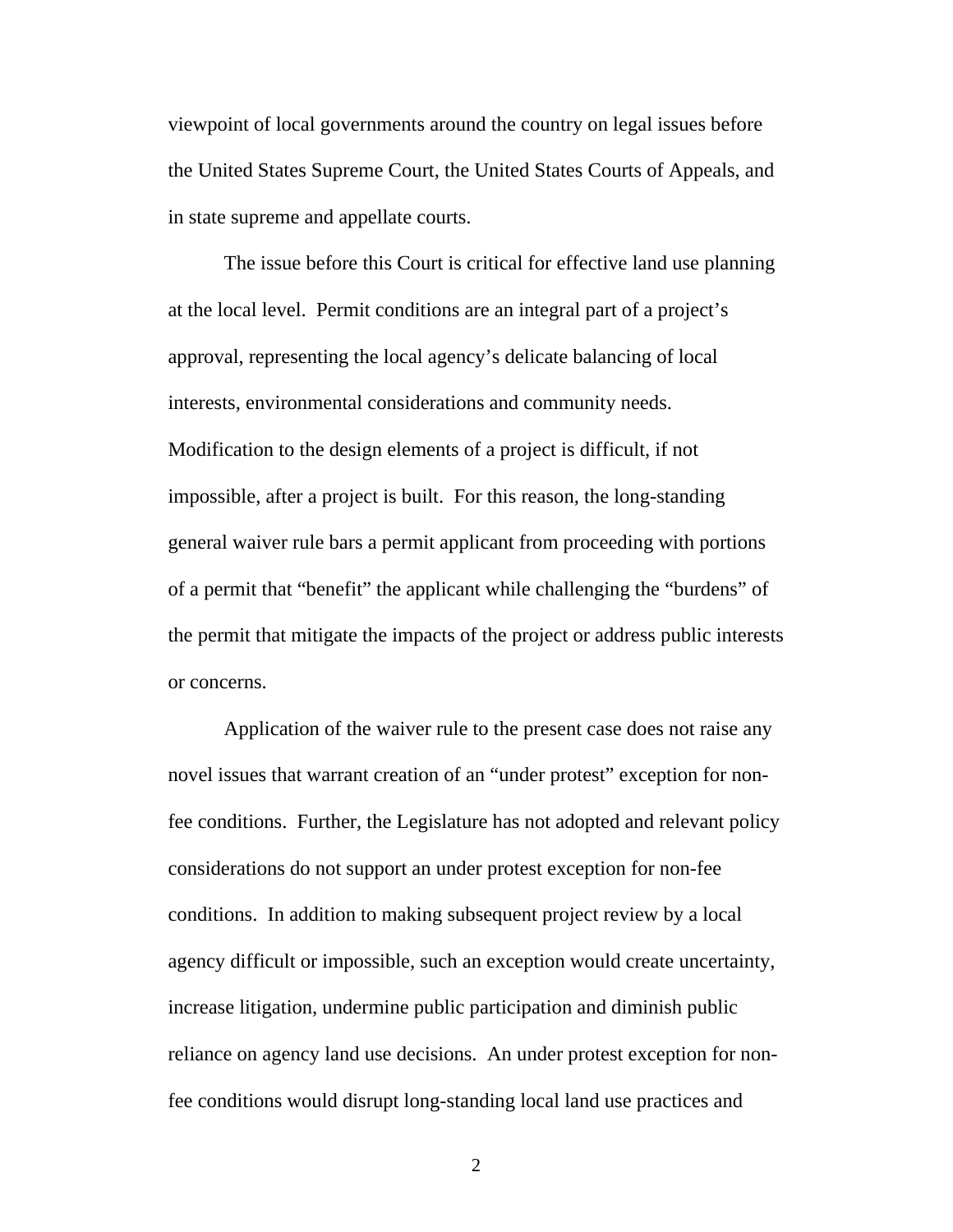hinder local government's ability to protect the public interest. Thus, Petitioners' proposed exception should be rejected.

CSAC, the League and the IMLA have reviewed the briefing of the parties, and do not repeat those arguments here. Rather, the proposed amicus brief provides a local government perspective on the waiver issue that is before the Court.

For the foregoing reasons, CSAC, the League and the IMLA respectfully request that this Court accept the accompanying amicus curiae brief.

Dated: Respectfully submitted,

By: \_\_\_\_\_\_\_\_\_\_\_\_\_\_\_\_\_\_\_\_\_\_\_\_

JANIS L. HERBSTMAN

Attorney for Amici Curiae

 California State Association of Counties, League of California Cities and International Municipal Lawyers Association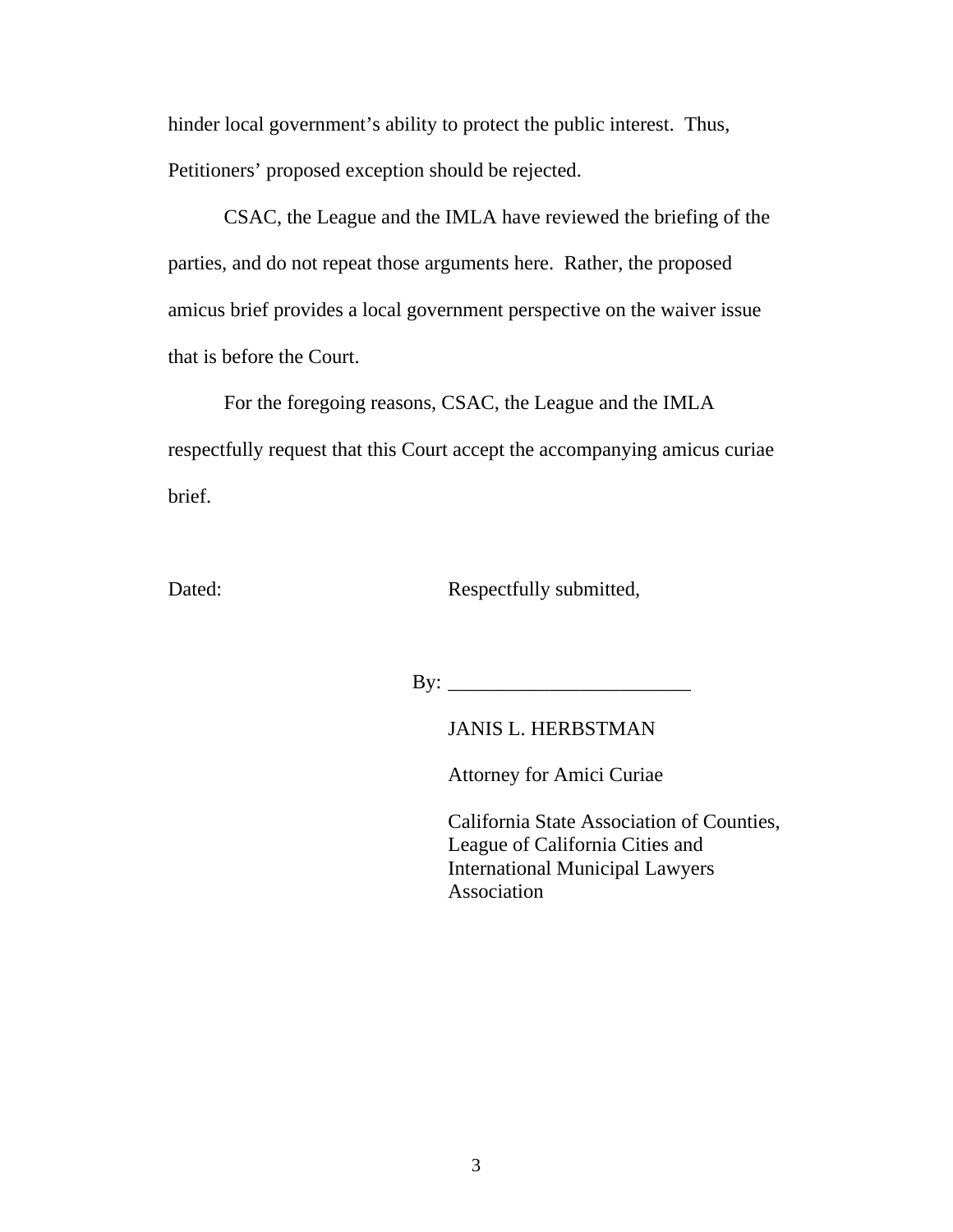### Case No. S221980 **IN THE SUPREME COURT OF THE STATE OF CALIFORNIA**

\_\_\_\_\_\_\_\_\_\_\_\_\_\_\_\_\_\_\_\_\_\_\_\_\_\_

BARBARA LYNCH AND THOMAS FRICK Plaintiffs and Respondents,

v.

CALIFORNIA COASTAL COMMISSION Defendant and Appellant.

On Appeal from a Decision of the Court of Appeal Fourth Appellate District, Division One, Case No. D064120

\_\_\_\_\_\_\_\_\_\_\_\_\_\_\_\_\_\_\_\_\_\_\_\_\_\_

San Diego County Superior Court Case No. 37-2011-00058666-CU-WM-NC The Honorable Earl H. Maas, III

# **[PROPOSED] AMICUS CURIAE BRIEF OF THE CALIFORNIA STATE ASSOCIATION OF COUNTIES, THE LEAGUE OF CALIFORNIA CITIES, AND THE INTERATIONAL MUNICIPAL LAWYERS ASSOCIATION IN SUPPORT OF THE CALIFORNIA COASTAL COMMISSION**

\_\_\_\_\_\_\_\_\_\_\_\_\_\_\_\_\_\_\_\_\_\_\_\_\_\_

Janis L. Herbstman (SBN 228488) California State Association of Counties 1100 K Street, Suite 101 Sacramento, CA 95814-3941 Telephone: (916) 327-7534 Facsimile: (916) 443-8867 jherbstman@counties.org

Attorney for Amici Curiae California State Association of Counties League of California Cities, and International Municipal Lawyers Association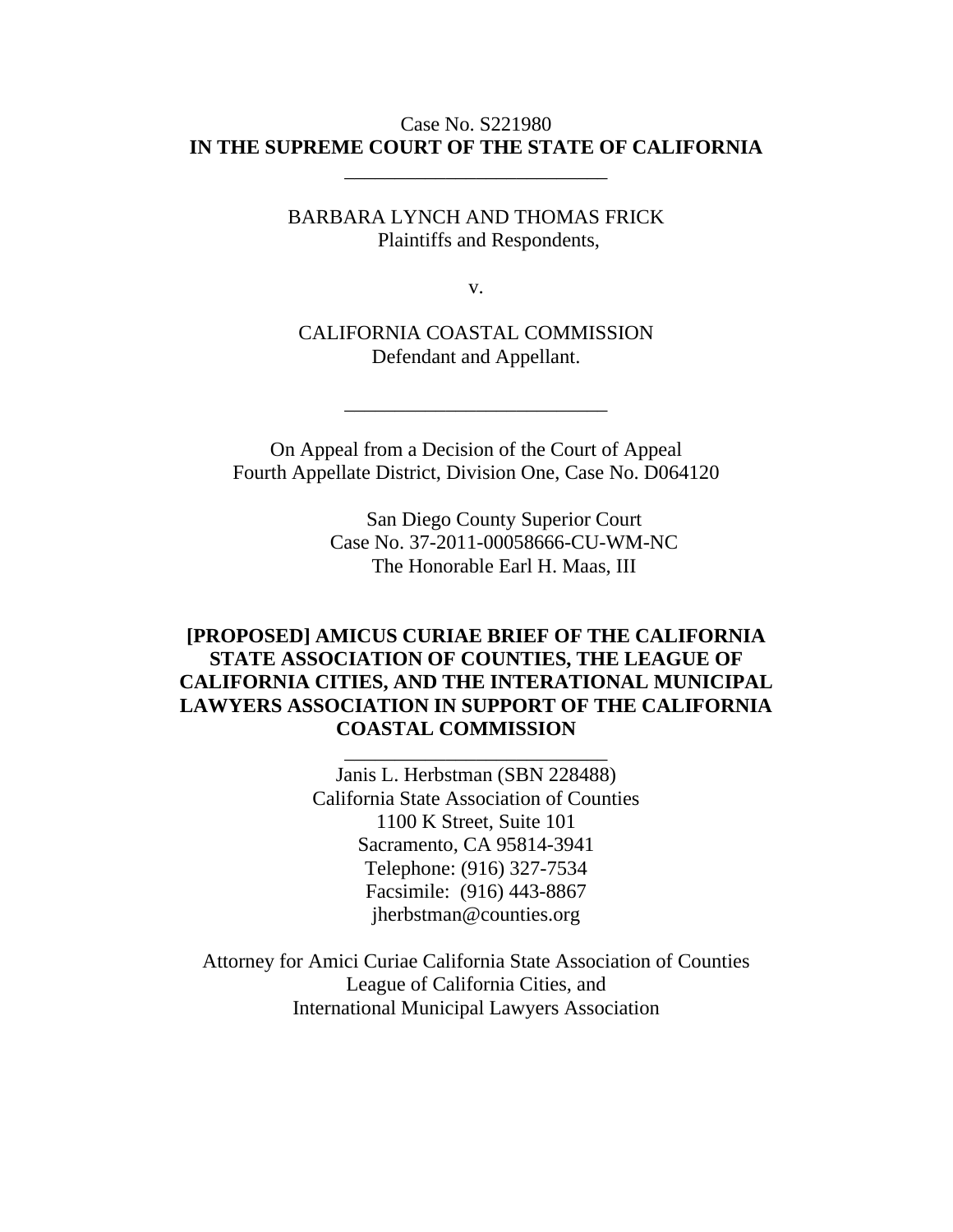# **TABLE OF CONTENTS**

|  | A. Local Government Land Use Decisions Protect the Public                                                           |  |
|--|---------------------------------------------------------------------------------------------------------------------|--|
|  | B. Local Governmental Entities Rely on the General Waiver Rule for                                                  |  |
|  | C. The Legislature Did Not Create an "Under Protest" Exception for                                                  |  |
|  | D. Local Land Use Policy Considerations Do Not Support the<br>Creation of a New Under Protest Exception for Non-Fee |  |
|  | 1. Subsequent Review by a Permitting Agency Would Be                                                                |  |
|  | 2. Uncertainty and Increased Litigation Would Follow                                                                |  |
|  | 3. Public Participation and Reliance on Decisions Would Be                                                          |  |
|  |                                                                                                                     |  |
|  | F. The Facts of This Case Do Not Warrant Creation of a Judicially-                                                  |  |
|  |                                                                                                                     |  |
|  |                                                                                                                     |  |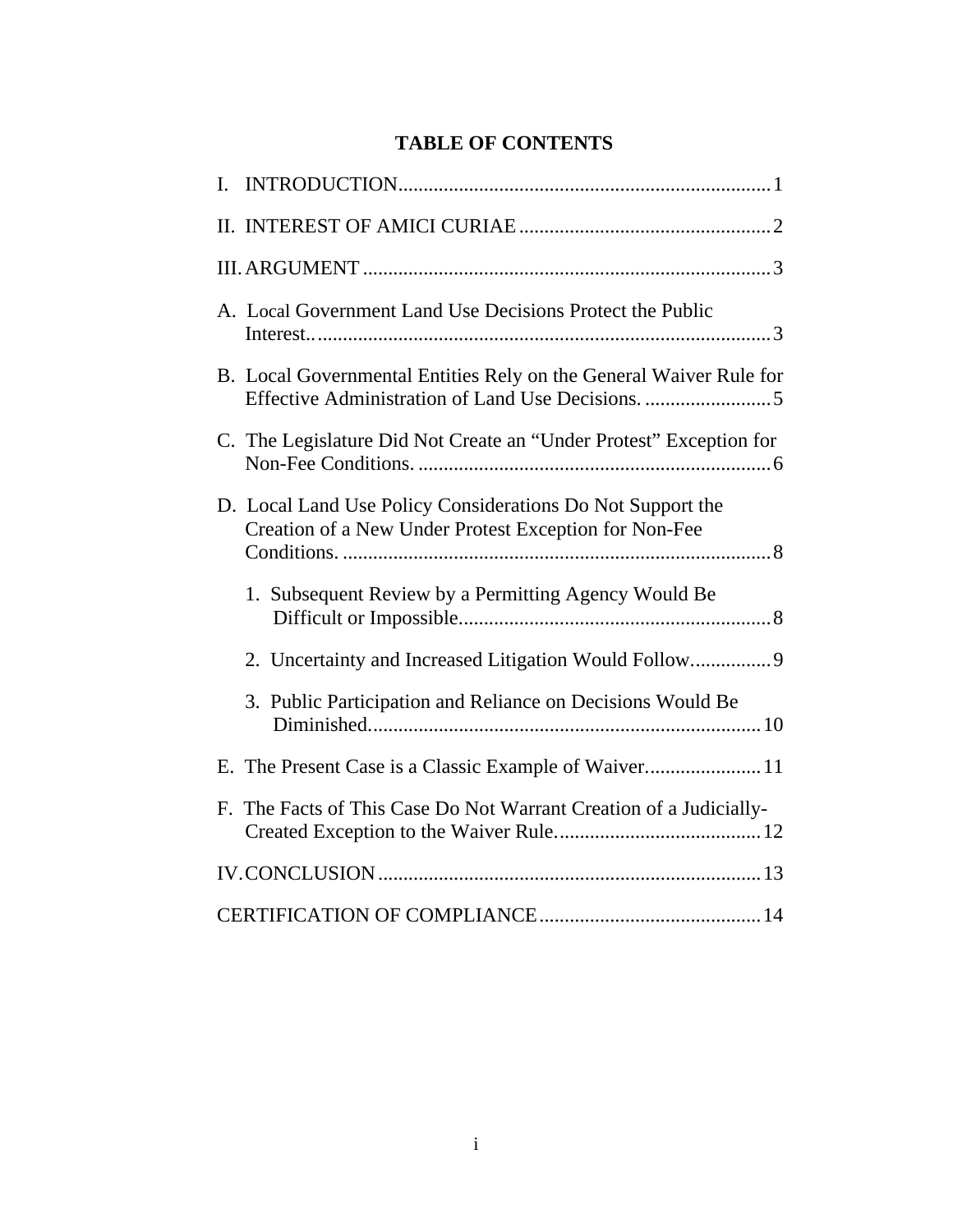# **TABLE OF AUTHORITIES**

# **CASES**

| California Building Industry Association v. City of San Jose (2015)   |
|-----------------------------------------------------------------------|
| Costa Serena Owners Coalition v. Costa Serena Architectural Committee |
|                                                                       |
|                                                                       |
| IT Corp. v. Solano County Bd. of Supervisors (1991) 1 Cal.4th 813     |
| Koontz v. St. Johns River Water Management District (2013)            |
|                                                                       |
|                                                                       |
|                                                                       |
| Scrutton v. County of Sacramento (1969) 275 Cal.App.2d 4123           |
| Shapell Industries, Inc. v. Governing Board (1991) 1 Cal.App.4th 2185 |
| Sports Arenas Properties, Inc. v. City of San Diego (1985)            |
| Sterling Park, L.P. v. City of Palo Alto (2013) 57 Cal.4th 11935, 7   |

# **STATUTES**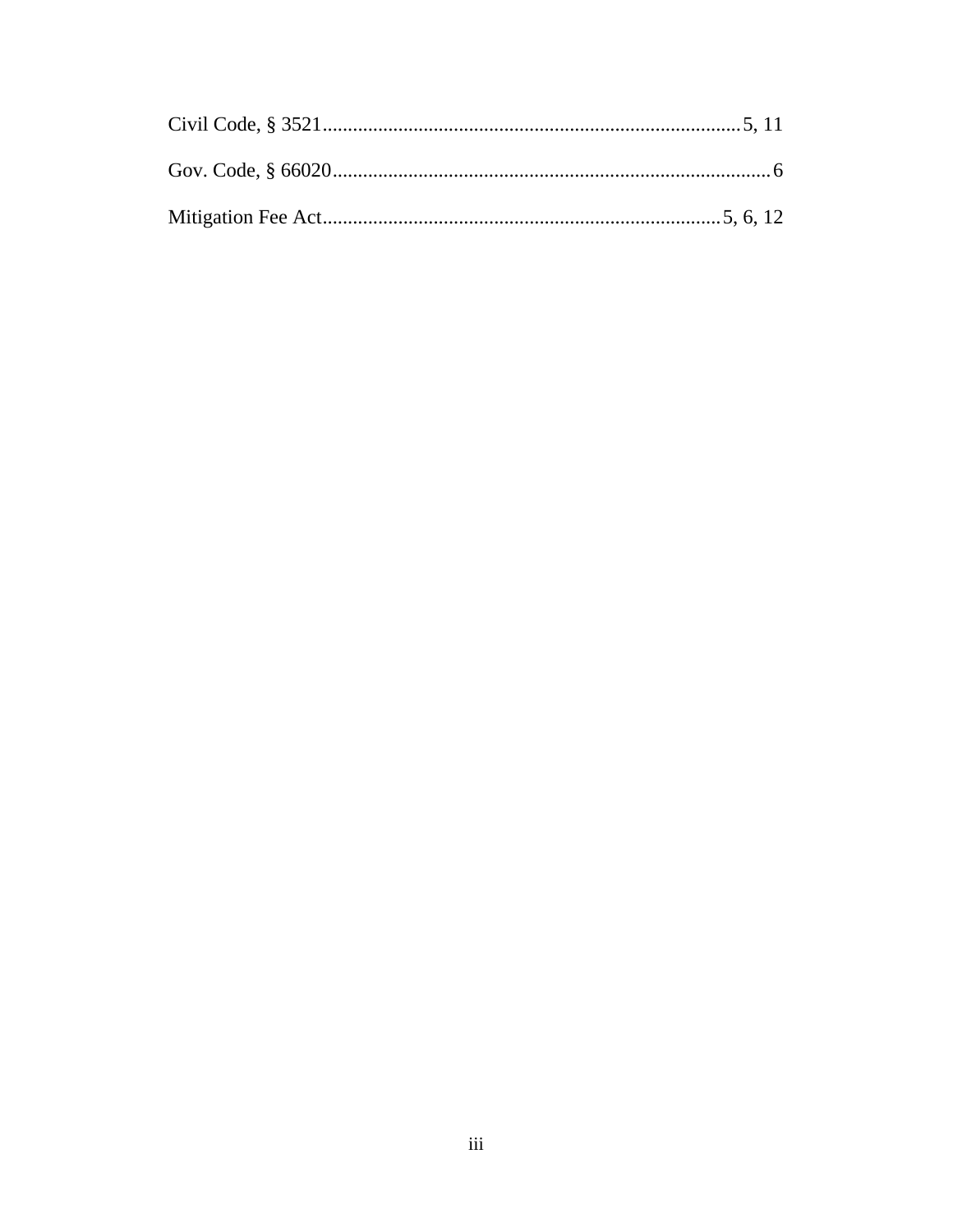#### **I. INTRODUCTION**

If a land owner accepts a permit and constructs the project, she cannot at the same time challenge the permit in court. The facts of the present case provide a classic example of the general waiver rule. By constructing the permitted seawall, Petitioners received all of the benefits provided by the permit. Petitioners are now barred from challenging the permit's burdens.

An "under protest" exception for non-fee conditions does not exist under current law and such an exception should not exist. Conditions imposed on a project often reflect a delicate balancing of interests. If a condition is removed after a project is built, the permitting agency cannot modify the project's design to address the interests, concerns or impacts addressed by that particular condition. Thus, the creation of an "under protest" exception would significantly hinder local governments' ability to protect the public interest.

The California State Association of Counties (CSAC), the League of California Cities (League) and the International Municipal Lawyers Association (IMLA) believe the waiver issue presented in this case is of critical importance to effective land use planning. We urge the Court to affirm the Fourth Appellate District's holding that Petitioners' challenge to non-fee permit conditions is barred by the general waiver rule.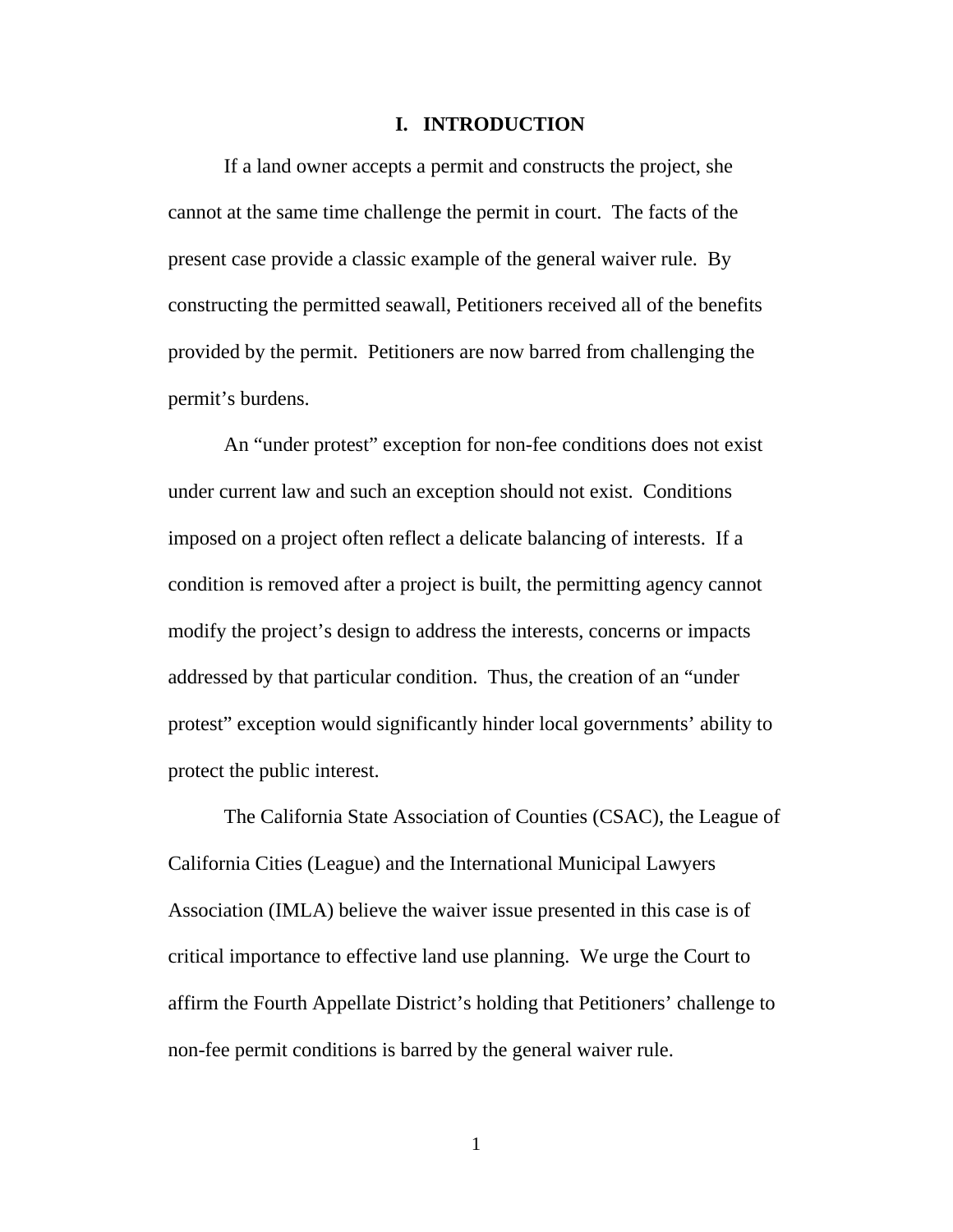#### **II. INTEREST OF AMICI CURIAE**

Amici Curiae represent local government agencies and lawyers that are responsible for land use regulation at the local level. Specifically, each organization is concerned that if permit applicants are permitted to proceed in the manner suggested by Petitioners, it would disrupt the administration of local planning and enforcement activities.<sup>1</sup>

CSAC is a non-profit corporation. The membership consists of the 58 California counties. CSAC sponsors a Litigation Coordination Program, which is administered by the County Counsels' Association of California and is overseen by the Association's Litigation Overview Committee, comprised of county counsels throughout the state. The Litigation Overview Committee monitors litigation of concern to counties statewide and has determined that this case is a matter affecting all counties.

The League is an association of 475 California cities dedicated to protecting and restoring local control to provide for the public health, safety, and welfare of their residents, and to enhance the quality of life for all Californians. The League is advised by its Legal Advocacy Committee, which is comprised of 24 city attorneys from all regions of the State. The Committee monitors litigation of concern to municipalities, and identifies

 $\overline{a}$ 

<sup>&</sup>lt;sup>1</sup> Amici Curiae do not take a position on the merits of this case, including whether the Coastal Commission exceeded its authority in imposing the challenged conditions or any other issues raised in this matter that are not specifically addressed in this brief.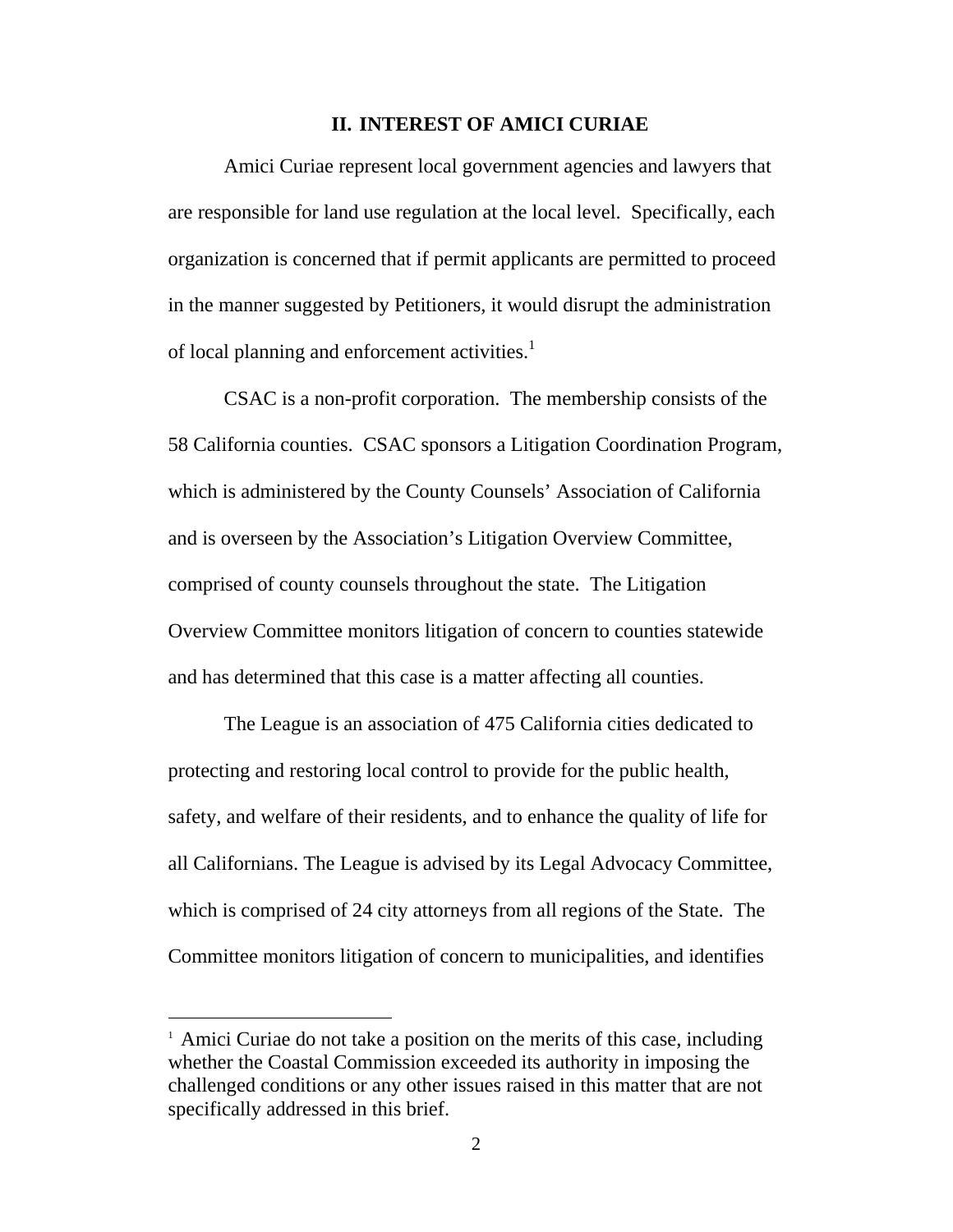those cases that have statewide or nationwide significance. The Committee has identified this case as having such significance.

Established in 1935, IMLA is the oldest and largest association of attorneys representing United States municipalities, counties and special districts. IMLA's mission is to advance the responsible development of municipal law through education and advocacy by providing the collective viewpoint of local governments around the country on legal issues before the United States Supreme Court, the United States Courts of Appeals, and in state supreme and appellate courts.

#### **III. ARGUMENT**

### **A. Local Government Land Use Decisions Protect the Public Interest.**

Authority for local zoning regulations is derived from the police power conferred by article XI, section 11, of the California Constitution. (*Scrutton v. County of Sacramento* (1969) 275 Cal.App.2d 412, 417.) Local governments have "broad discretion to regulate the use of real property to serve the legitimate interests of the general public and the community at large." (*California Building Industry Association v. City of San Jose* (2015) 61 Cal.4th 435, 461.) This includes the imposition of reasonable conditions on land use. (*Scrutton, supra* (1969) 275 Cal.App.2d at 418; *IT Corp. v. Solano County Bd. of Supervisors* (1991) 1 Cal.4th 81, 89.)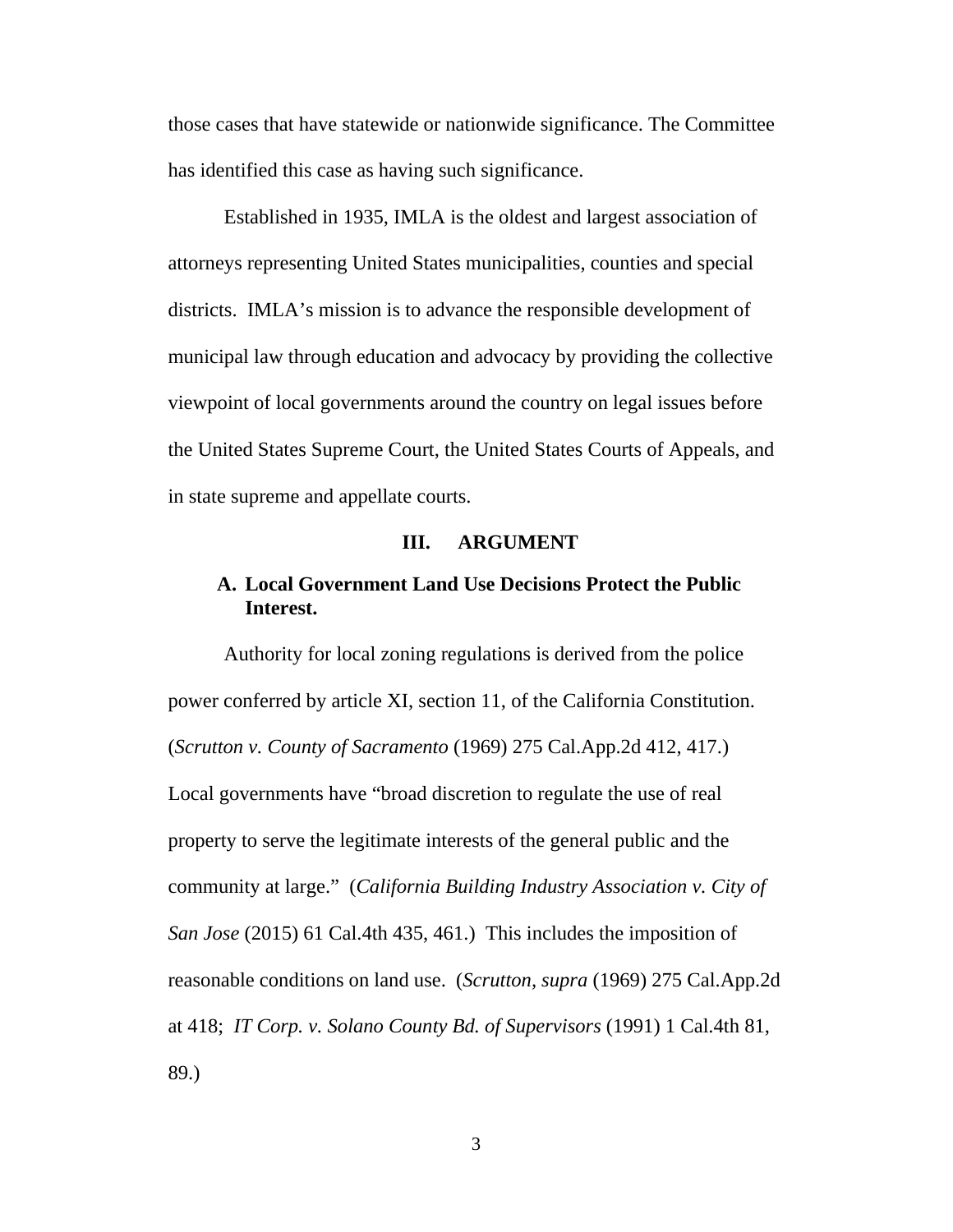There are a wide range of land use regulations at the local level and any number of conditions that may be imposed. This Court recently noted various types of land uses subject to regulation by municipalities.

(*California Building Industry Association, supra,* 61 Cal.4th at p. 461-462.) The very nature of land use decisions can create conflict between a project applicant and the public agency. (*See Euclid v. Ambler Realty Co.* (1927) 272 U.S. 365, 386-387.) However, "[i]nsisting that landowners internalize the negative externalities of their conduct is a hallmark of responsible landuse policy…." (*Koontz v. St. Johns River Water Management District* (2013) 133 S.Ct. 2586, 2595.)

Local land use decisions balance many competing interests including, but not limited to, the needs of the community, environmental considerations, property rights, public health and safety, and nuisance concerns. Protecting the public interest through effective land use planning is an important function of local agencies. (*Pescosolido v. Smith* (1983) 142 Cal.App.3d 964, 969-970; *Rutherford v. California* (1987) 188

Cal.App.3d 1267, 1286 [concluding that government power to regulate land use is so important that no vested right to a particular use arises until the government has approved that specific use].)

///

///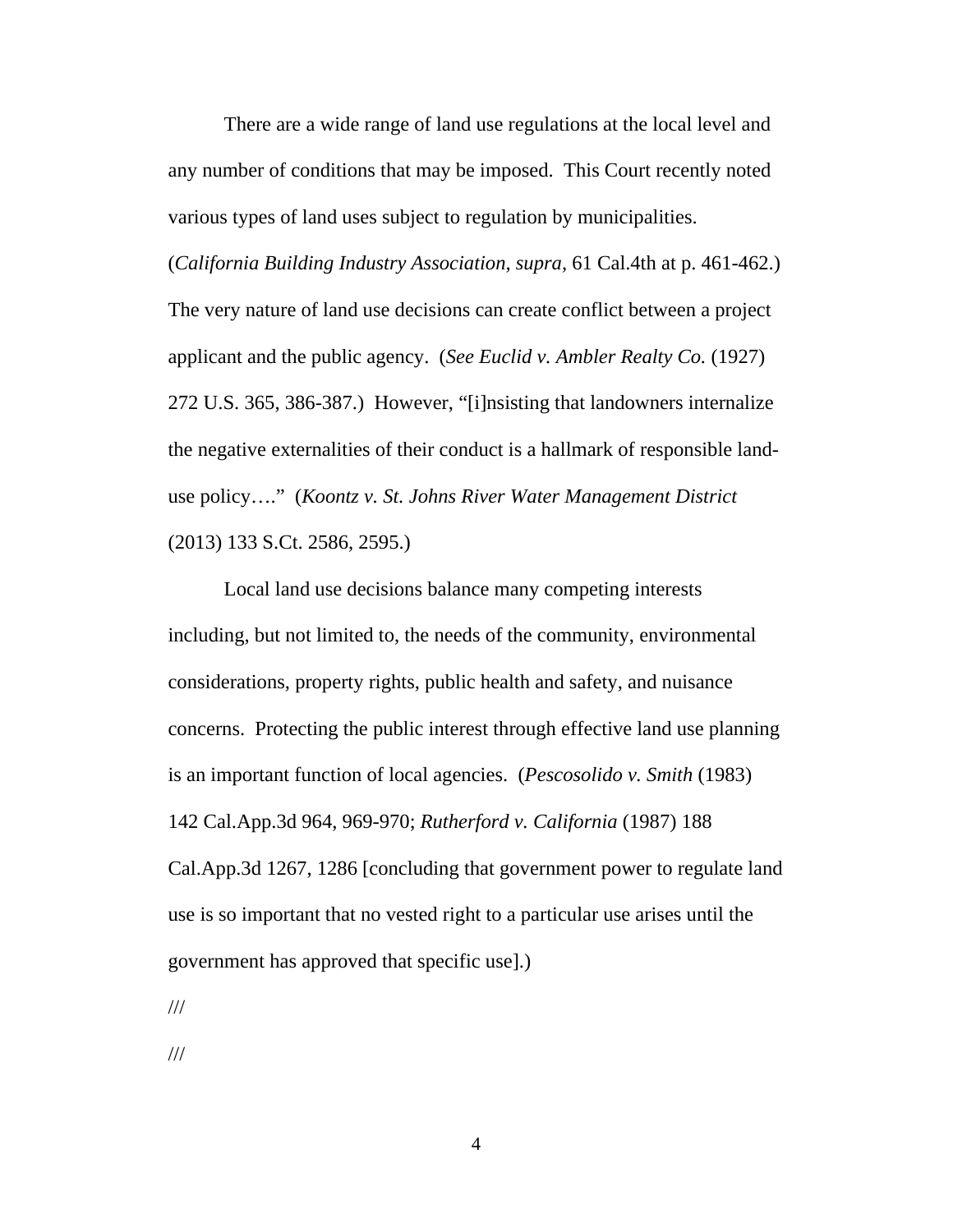### **B. Local Governmental Entities Rely on the General Waiver Rule for Effective Administration of Land Use Decisions.**

If a land owner agrees to a condition or fails to challenge its validity and accepts the benefits afforded by the permit, the land owner is estopped from challenging the validity of the condition. (*County of Imperial v. McDougal* (1977) 19 Cal.3d 505, 510-511; Civil Code, § 3521 ["He who takes the benefit must bear the burden."].) Thus, land owners are prohibited from obtaining a valid permit, constructing the project and later challenging unfavorable conditions (*See Sterling Park, L.P. v. City of Palo Alto* (2013) 57 Cal.4th 1193, 1206-1207 [explaining the difference between monetary exactions and use restrictions]; *See also Shapell Industries, Inc. v. Governing Board (*1991) 1 Cal.App.4th 218, 241 [describing the process for challenging conditions prior to the Mitigation Fee Act].)<sup>2</sup> Instead, any challenge to non-fee permit conditions must be made through a writ petition proceeding, pursuant to Code of Civil Procedure section 1094.5, before constructing the project. (*See Pfeiffer v. City of La Mesa* (1977) 69 Cal.App.3d 74, 78. $)^3$ 

This process provides certainty for the applicant, the general public and the local public agency by adjudicating disputes before changes

 $\overline{a}$ 

 $2^2$  As discussed in Section (C) of this brief below, the law has not changed for challenges to non-fee conditions.

 $3$  Petitioners argue that the mere act of filing the writ petition prevents a finding of waiver based on construction of the seawall (Reply Brief, pp. 10- 11.) However, as also discussed in Section (C), an under protest exception does not exist for non-fee conditions.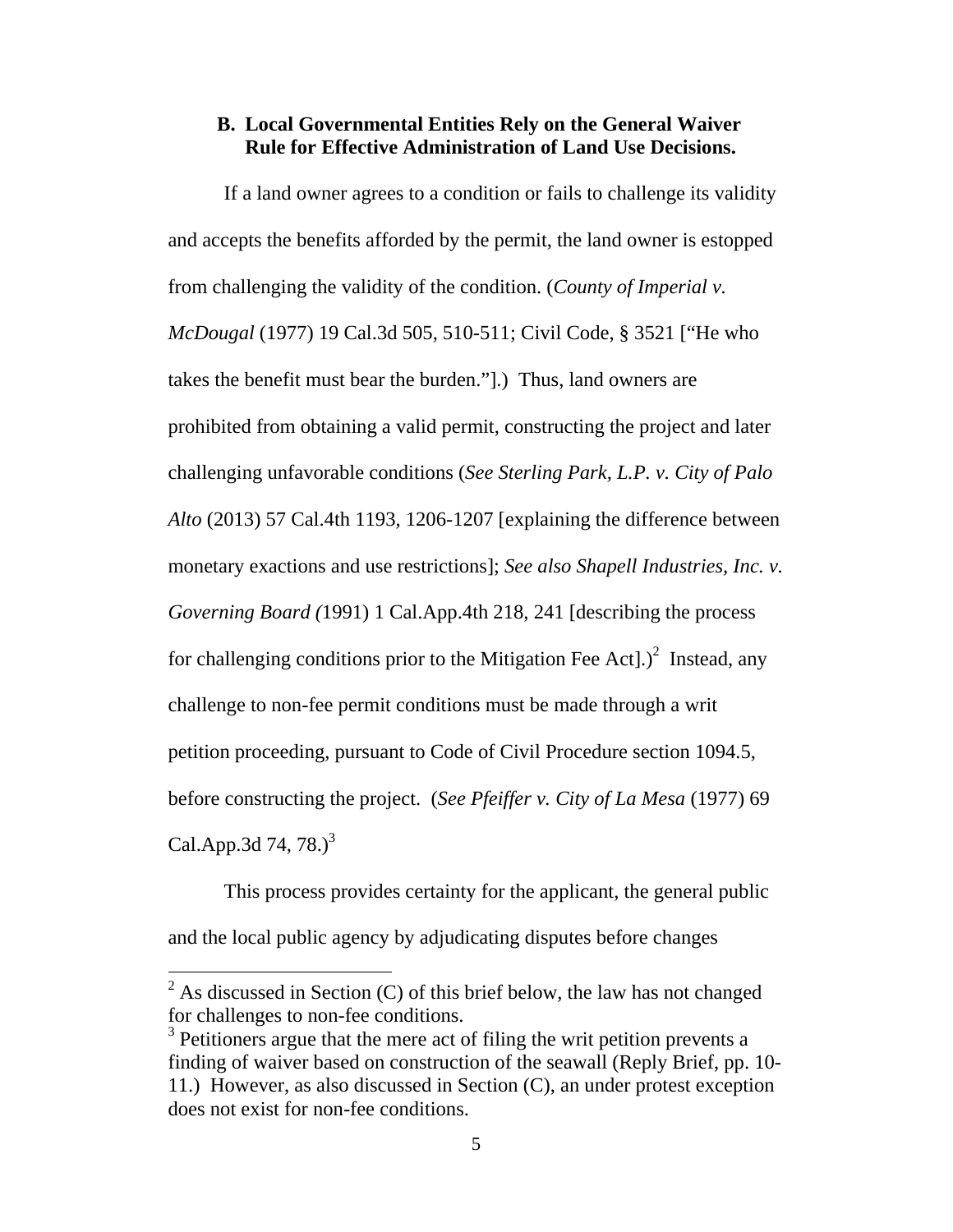become much more difficult, or in some cases impossible, to make due to construction. It is also consistent with local government's broad discretion to make land use decisions, not by default with permits moving forward in a piece-meal fashion, but in a deliberate manner.

### **C. The Legislature Did Not Create an "Under Protest" Exception for Non-Fee Conditions.**

The Legislature has made a specific policy decision that, as a general rule, an applicant cannot both build its project and protest the project's conditions. Rather, the ability to move forward with a project "under protest" has been limited by the Legislature to when payment of fees or other exactions is required. The Mitigation Fee  $Act<sup>4</sup>$  applies to local governments and governs conditions that divest a developer of money or a possessory interest in property, but do not restrict the manner in which a developer may use its property. This Court recently recognized the

 $\overline{a}$ 

<sup>&</sup>lt;sup>4</sup> Under the Mitigation Fee Act (Gov. Code, § 66000 et seq.), an applicant's protest must include "[t]endering any required payment in full or providing satisfactory evidence of arrangements to pay the fee when due or ensure performance of the conditions necessary to meet the requirements of the imposition." (Gov. Code,  $\S 66020$ , subd. (a)(1).) The Act includes the administrative process for protests including requiring notice of the protest period and written notice of a protest specifically stating that the fees are being paid under protest and including a statement of the facts and legal theory forming the basis of the protest. (Gov. Code, § 66020, subds. (a)(2)  $\&$  (d)(1).) The Act prohibits local agencies from denying a permit based on a protest and it suspends protests for fees related to public health and safety facilities. (Gov. Code,  $\S$  66020, subds. (b) & (c).) If the fees are successfully challenged, the court shall direct the local agency to refund the unlawful portion of the payment with interest. (Gov. Code, § 66020, subd. (e)).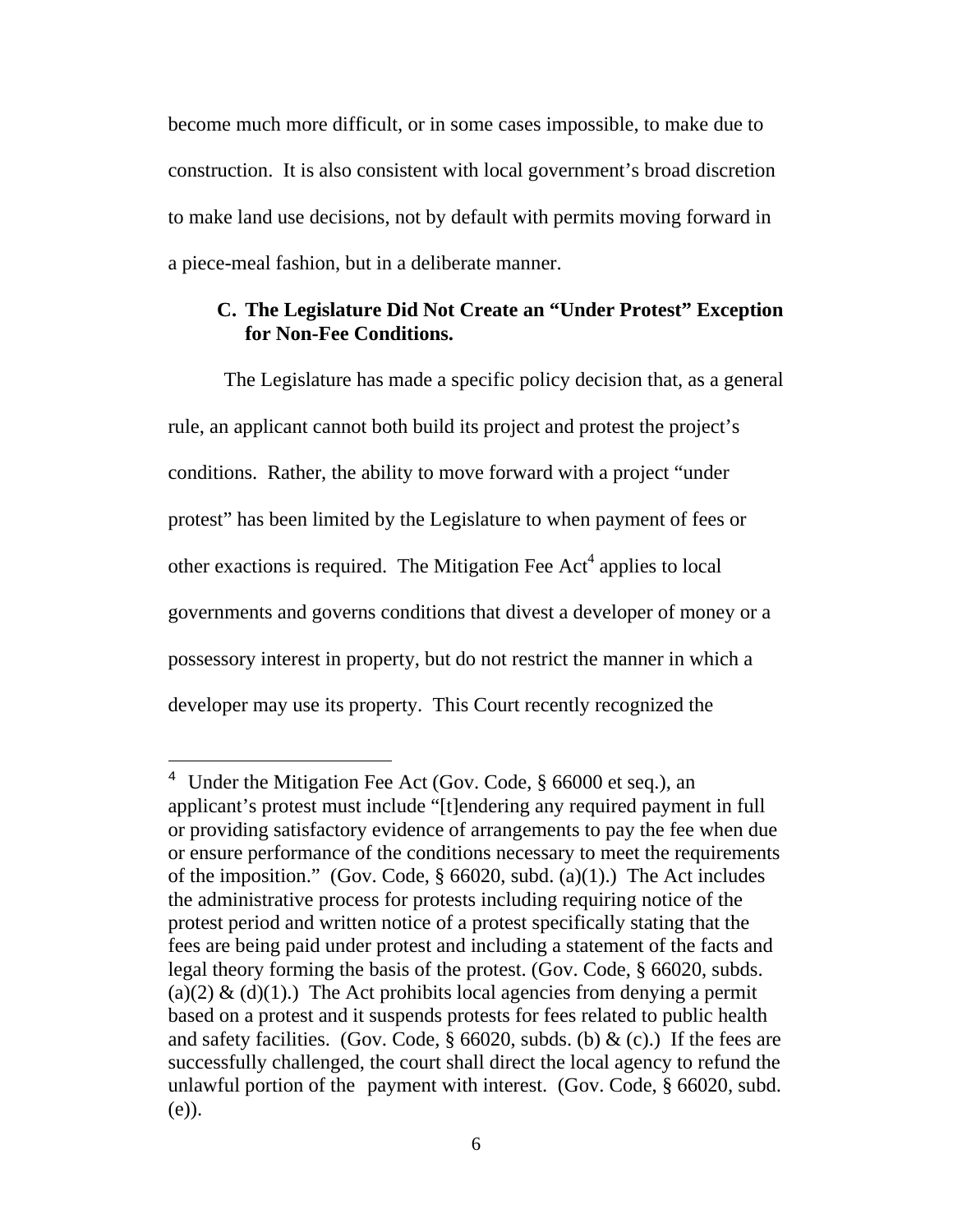distinction between fee conditions and non-fee conditions. In *Sterling Park, supra,* this Court noted the policy rationale behind the special exception for fees, stating, "[t]he Legislature did not want developers to have to choose between either paying the fee with no recourse or delaying the project while challenging the fee, as previous law had required." (57

Cal.4th at p.1205.)

But the Court went on to explain why fees are different from other

non-fee conditions:

By the nature of things, some conditions a local entity might impose on a developer, like a limit on the number of units (citation omitted), cannot be challenged while the project is being built. Obviously, one cannot build a project now and litigate later how many units the project can contain—or how large each unit can be, or the validity of other use restrictions a local entity might impose. But the validity of monetary exactions, or requirements that the developer later set aside a certain number of units to be sold below market value, can be litigated while the project is being built. In the former situation where the nature of the project must be decided before construction—it makes sense to have tight time limits to minimize the delay. In the latter situation—where the project can be built while litigating the validity of fees or other exactions—it makes sense to allow payment under protest followed by a challenge and somewhat less stringent time limits.

(*Id*., at pp. 1206-1207.)

Where only the amount of fees is at stake, the amount can easily be

adjusted after the litigation without disrupting the project.

///

///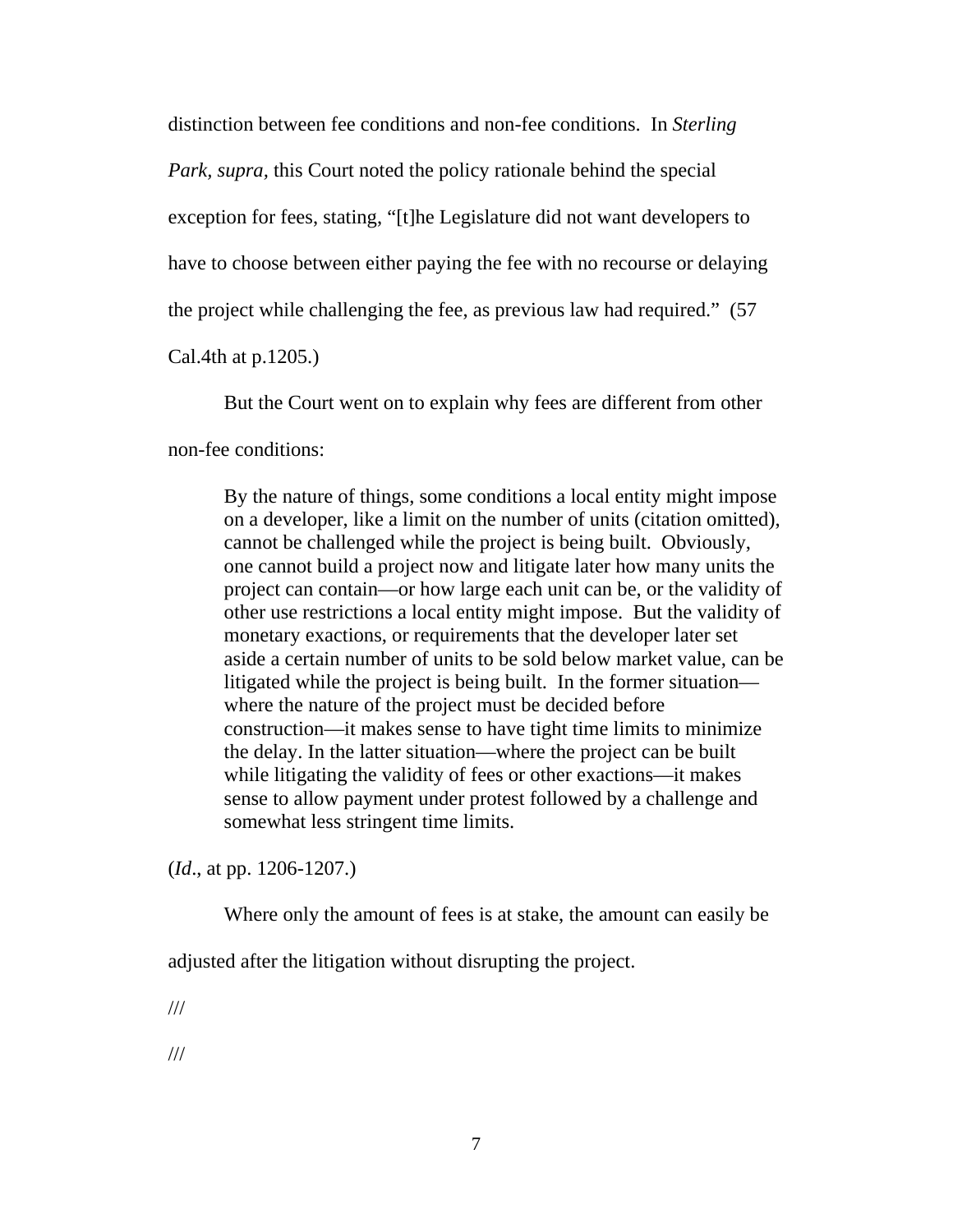### **D. Local Land Use Policy Considerations Do Not Support the Creation of a New Under Protest Exception for Non-Fee Conditions.**

An "under protest" exception for non-fee conditions should not exist because it would undermine local governments' ability to balance competing interests and effectively regulate land use. Further, Amici Curiae agree with the Court of Appeal's conclusion that "the [proposed] exception would swallow up the general rule" (Opinion, pp. 7-8), and all of the equitable principles it embodies.

### **1.** *Subsequent Review by a Permitting Agency Would Be Difficult or Impossible***.**

The issue before this Court is critical for effective land use planning because once a project is built, meaningful modification to the design elements of the project is generally not possible. Conditions are typically an integral part of the decision to approve a project, representing a delicate balancing of interests. Land use decisions are undermined if a permit applicant may proceed with portions of the permit that "benefit" the applicant while challenging the "burdens" of the permit that support public interests.

An example of this from the present case is the Commission's decision to require Petitioners to make a mitigation payment for sand loss that coincided with the 20-year period attached to the seawall approval. (Answer Brief, p. 32.) Specifically, a permit with a longer duration could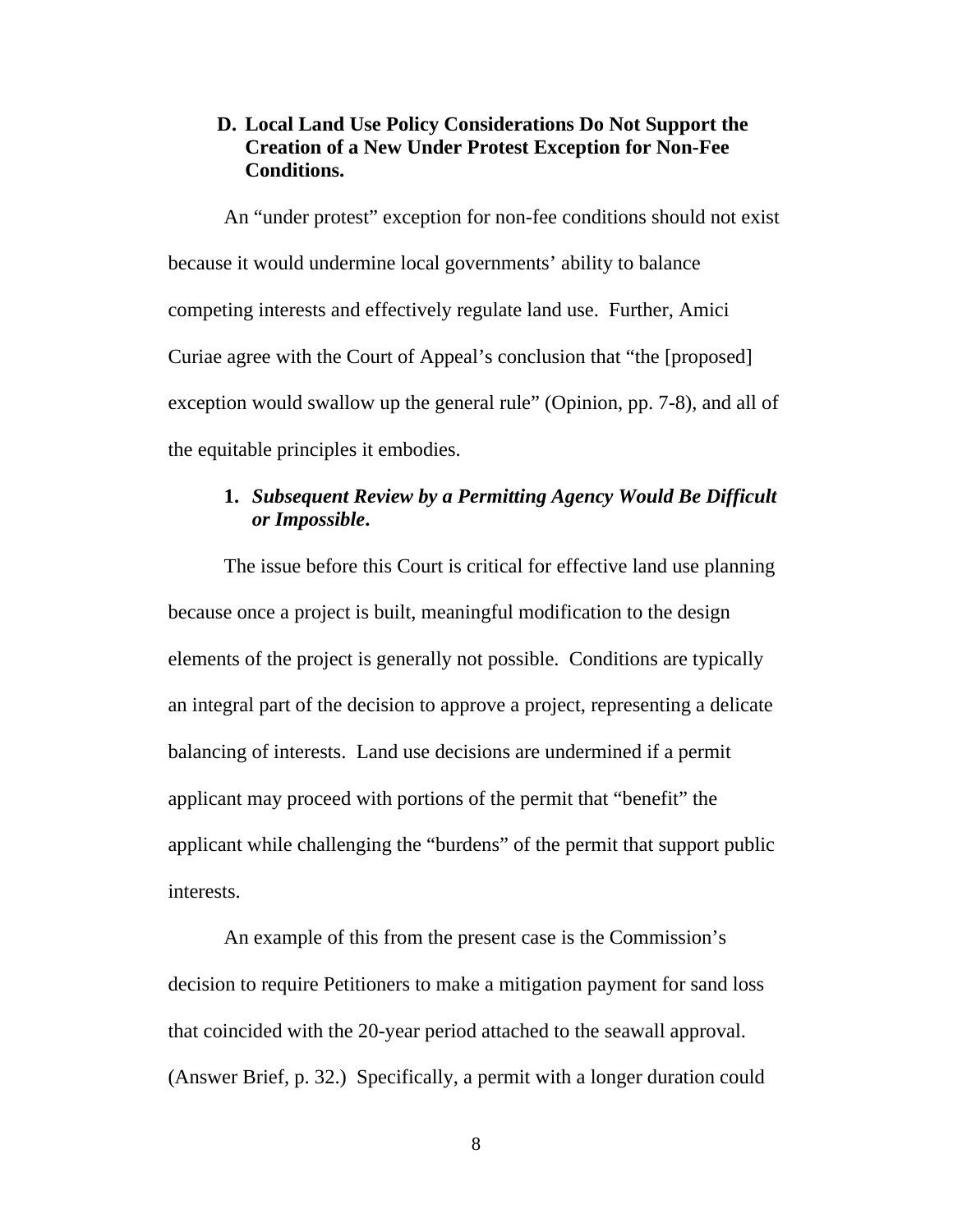have required different mitigation measures that affected the design or construction of the project.

Courts and government agencies may hesitate to order demolition of structures that were either built to conform to conditions that are ultimately found unlawful, or that were built disregarding the conditions under challenge. For example, Petitioners constructed a seawall in 1986 without a permit. In 1989, the Commission granted a permit for those structures, since by that time, the structures could not be removed without destabilizing the bluff. (Answer Brief, p. 6.)

Environmental damage or a change in the character of a neighborhood, as examples, may be irreversible once a project is built, even if a court order or an agency decision requires removal of the structure(s). Thus, Petitioners' request to create a rule here that allows a project to go forward while it is also being challenged would turn rational land use planning on its head and should be rejected.

#### **2.** *Uncertainty and Increased Litigation Would Follow***.**

The Court of Appeal concluded that "allowing permit applicants to accept the benefits of a permit while challenging its burdens would foster litigation and create uncertainty in land use planning decisions." (Opinion, p. 8.) Amici Curiae agree. In addition to questions regarding the process for filing a protest and the practical effects on the administration of permits, factual questions regarding the permit applicant's state of mind (such as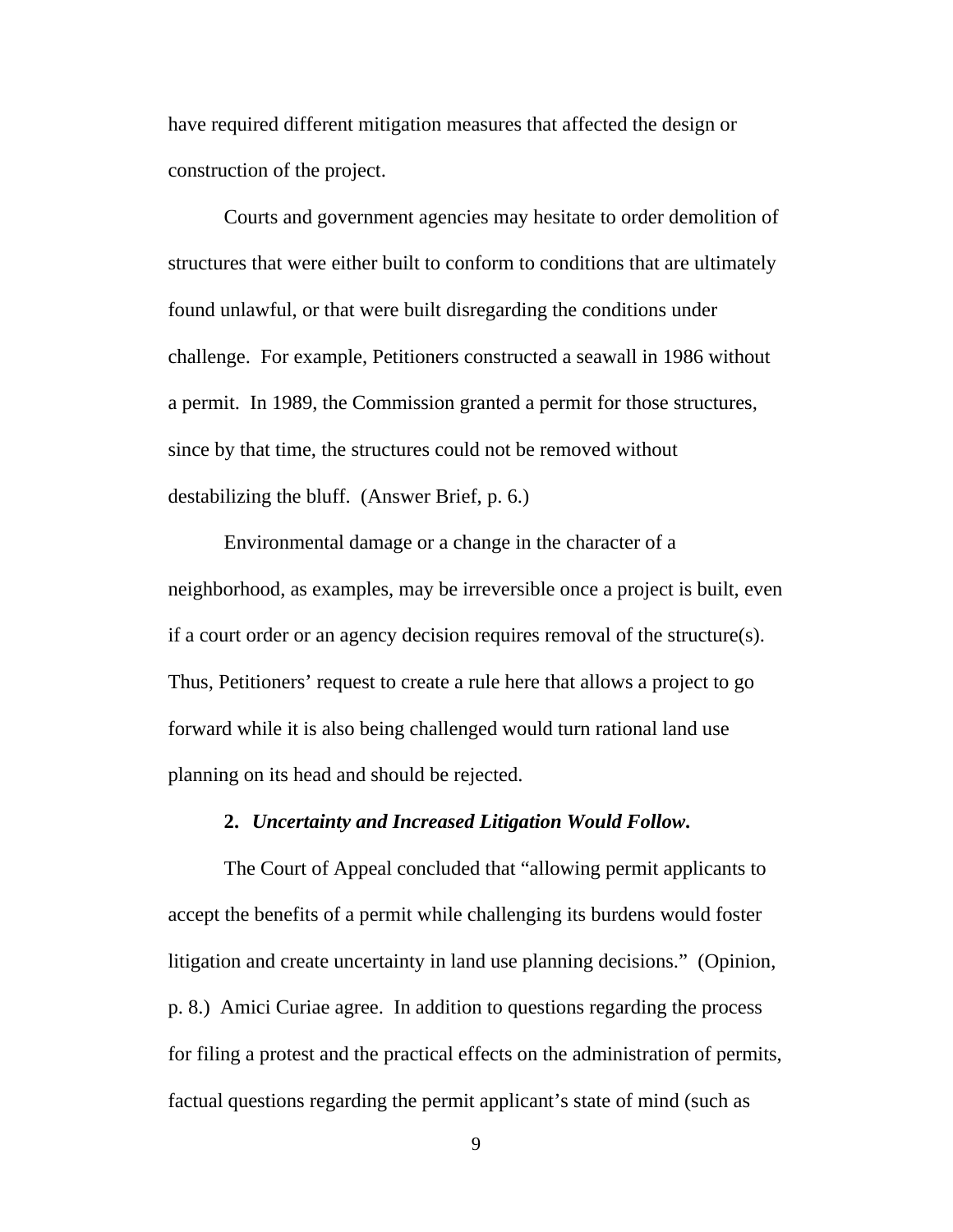whether the conditions were accepted or the applicant was acting under protest) would need to be considered on a case-by-case basis, increasing the need for judicial review.

In addition, a ruling by this Court that finds covenants in executed deeds are not binding on land owners would create significant uncertainty and disrupt long-standing practices at the local level. For example, local public agencies rely on legal instruments, such as deeds, to establish a land owner's agreement to the stated terms of a permit. Government agencies and courts should not have to decipher the actions of permit applicants in the face of an executed, legally binding document that was voluntarily signed.5 (*See Costa Serena Owners Coalition v. Costa Serena Architectural Committee* (2009) 175 Cal.App.4th 1175, 1199 [applying rules that govern contract interpretation to uphold the validity of deed restrictions].)

# **3.** *Public Participation and Reliance on Decisions Would Be Diminished***.**

Concerned neighbors, environmental groups and other public interest groups may oppose a project or offer comments and suggestions for approval of the project. Those concerns are part of the interest balancing that local governments engage in when approving a development project.

 $\overline{a}$ 

<sup>&</sup>lt;sup>5</sup> The Court of Appeal found that the deed was voluntarily signed and rejected Petitioners' duress argument, noting in a footnote that Petitioners could have applied for an emergency permit. (Opinion, p. 6)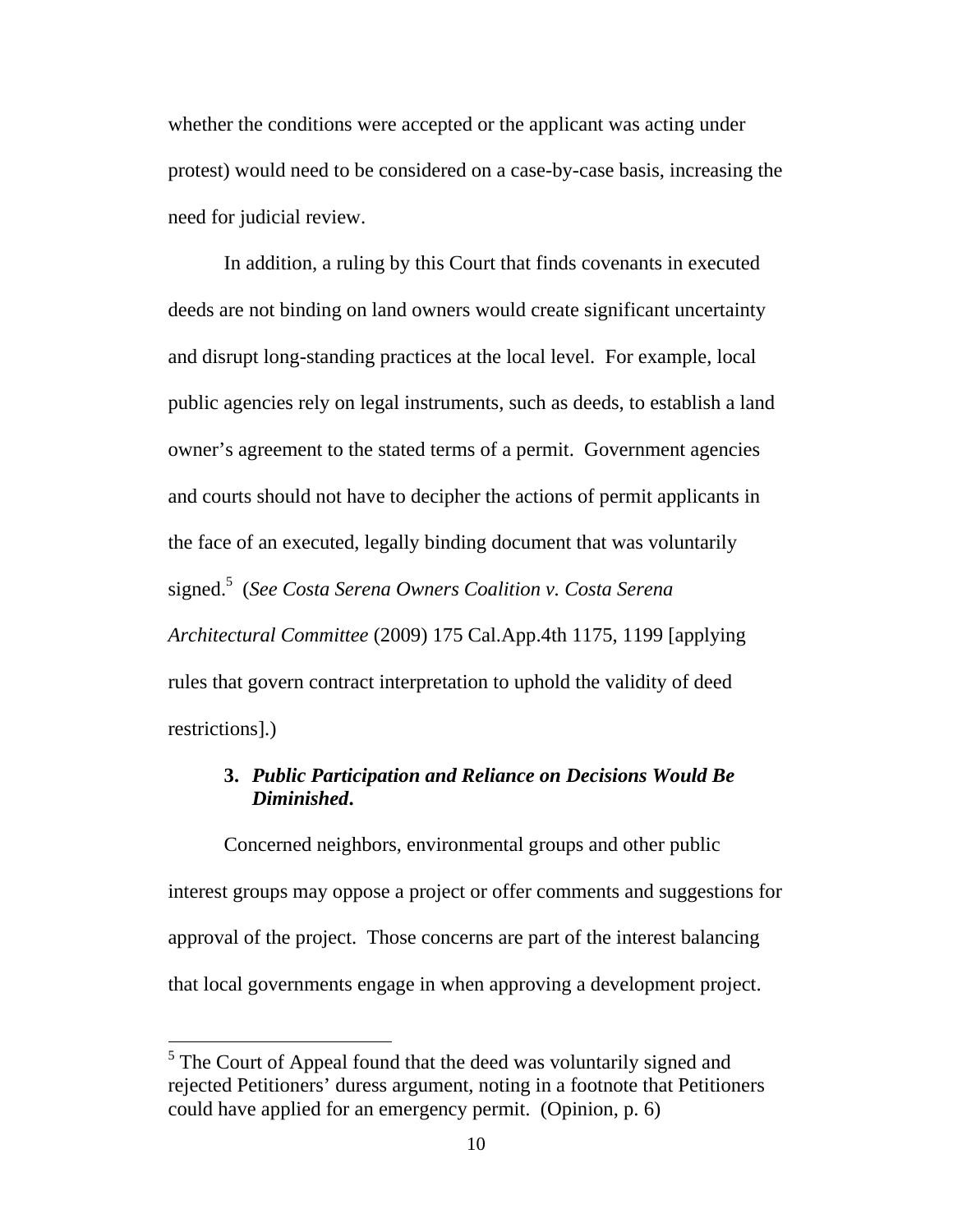However, if an under protest exception existed, the impact of public participation may be lessened. For example, in a scenario where conditions are successfully challenged, if the permit was issued and the project was built, removal of any conditions specifically tailored to particular concerns (such as a height restriction to protect neighborhood views) would leave those concerns unaddressed.

Further, agreed-upon conditions provide notice and may influence the actions of interested parties. For example, in this case, neighbors of the project applicants concerned about the effects of the subject seawall on their own property may be relying on further mitigation by the Commission in the future instead of taking other action, such as applying for a seawall permit or incurring the expense of anchoring their own homes. Similarly, if the condition prohibiting the staircase, is enforced, it may deter others from incurring the expense associated with attempting to obtain a permit for a staircase of their own. If it is not enforced, neighboring homeowners may follow suit and construct staircases of their own without a permit.

#### **E. The Present Case is a Classic Example of Waiver.**

It is the acceptance of the permit benefits that waives the right to challenge its conditions. (*Sports Arenas Properties, Inc. v. City of San Diego* (1985) 40 Cal.3d 808, 815; Civil Code, § 3521.) The facts of the present case provide a classic example. By constructing the seawall, Petitioners received all of the benefits under the permit and, thus, the Court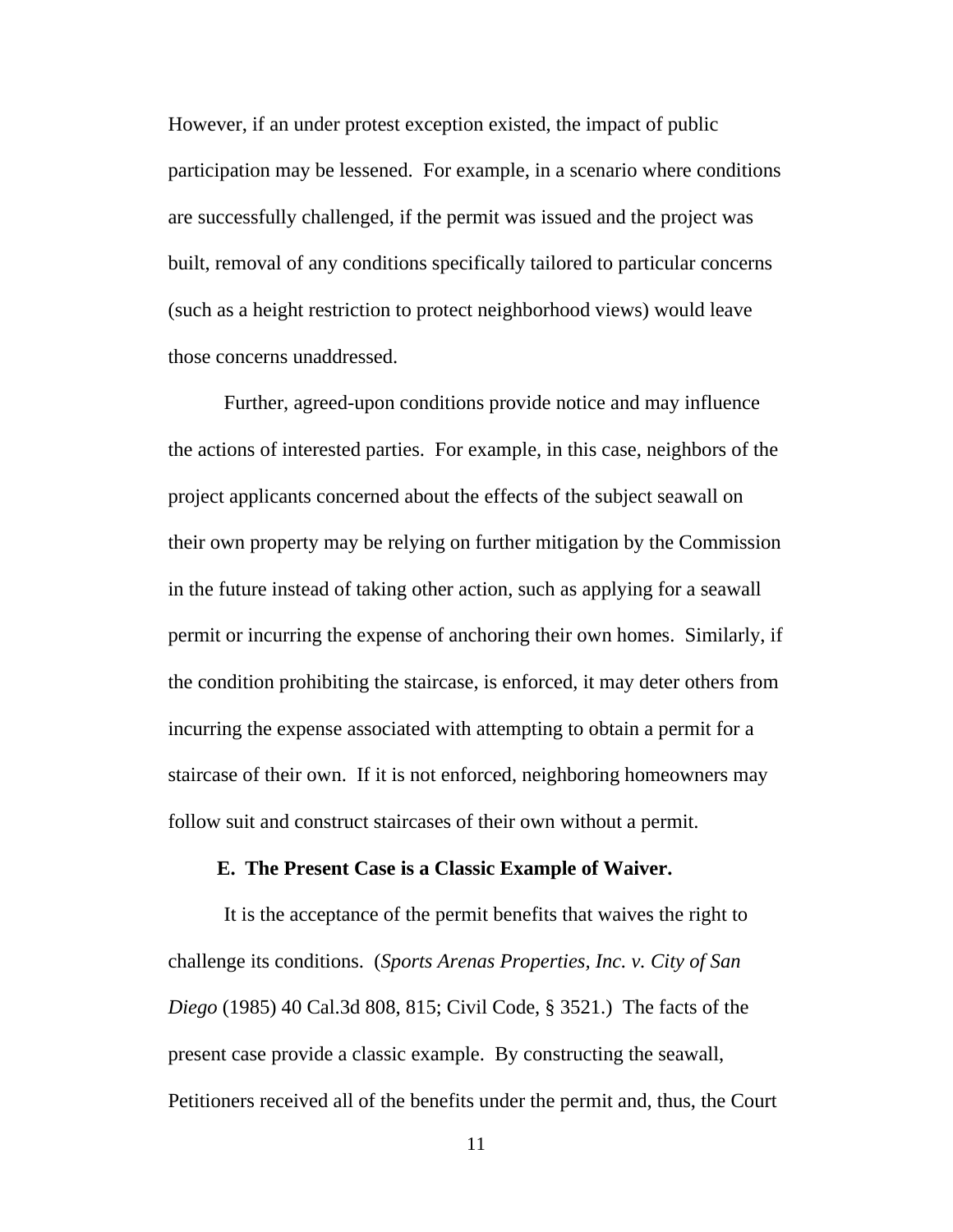should affirm the portion of the Court of Appeal's opinion holding that Petitioners are barred from challenging the permit conditions. This is consistent with the Legislature's policy determinations, current law and practical considerations at the local level.

Petitioners argue that the conditions were challenged and never

accepted (Opening Brief, p.14.), but such an assertion is inconsistent with

the law: "A voluntary acceptance of the benefit of a transaction is

equivalent to a consent to all the obligations arising from it, so far as the

facts are known, or ought to be known, to the person accepting." (Civ.

Code, § 1589.)

### **F. The Facts of This Case Do Not Warrant Creation of a Judicially- Created Exception to the Waiver Rule.**

In analyzing this issue, the Court of Appeal concluded:

If an agency learns a nonfee condition is invalid before a project is built, the agency may be able to address the impacts underlying the condition in an alternate manner. However, if an agency learns a nonfee condition is invalid after a project is built, the agency may have no practical means of addressing the underlying impacts. Given these policy considerations, we conclude the need for or desirability of an under protest exception of the type advocated by respondents is a matter best left for legislative resolution.

(Opinion, p. 8.)

Amici Curiae agree. The Legislature created such an exception for fee

conditions when it enacted the Mitigation Fee Act. If there is a need for a

non-fee condition exception, one can be created through the legislative

process. The facts of this case do not raise issues of unspeakable injustice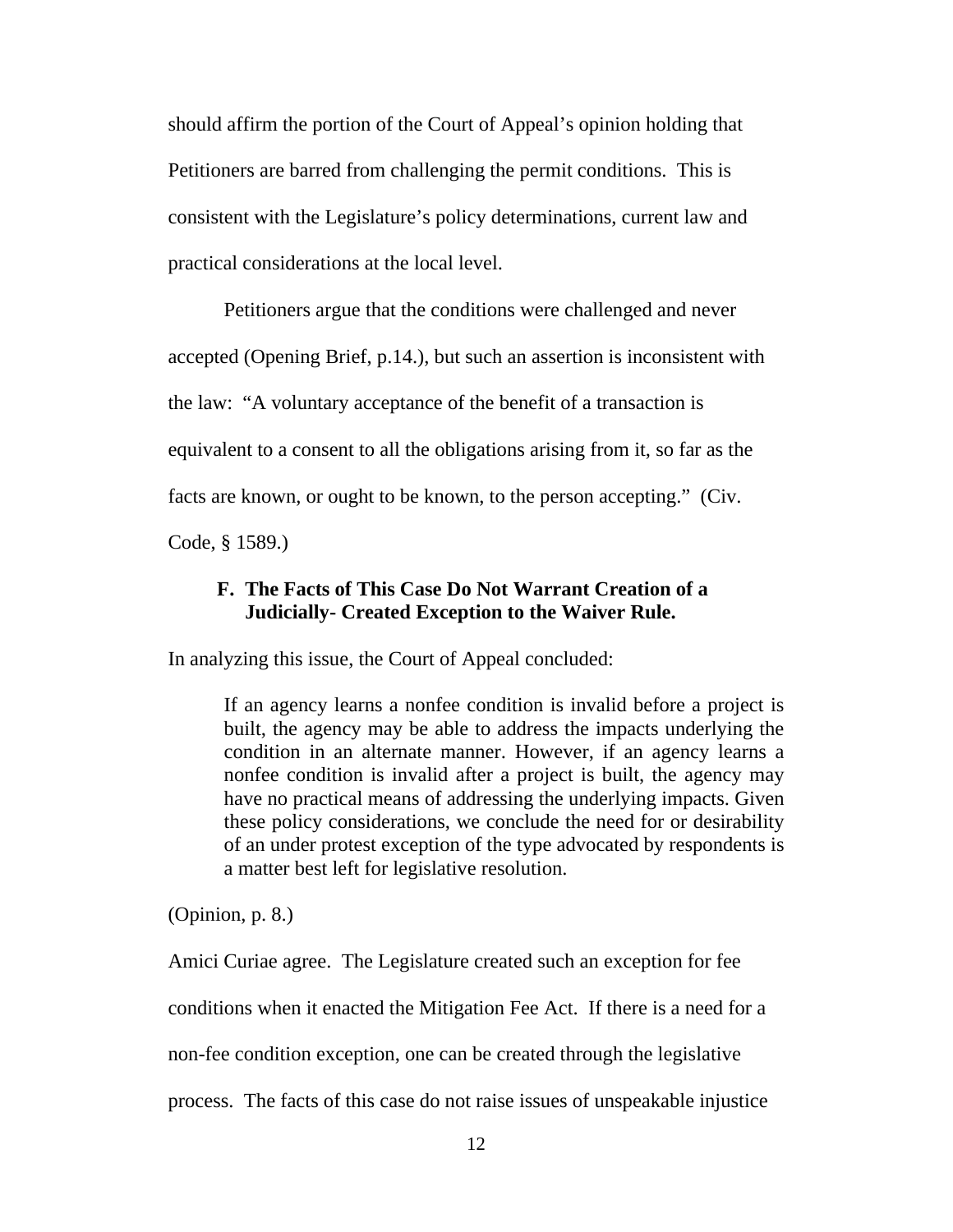or a social problem that has long been ignored. The waiver rule is a longstanding principle in local land use regulation and its application to the present case does not raise any novel issues.

#### **IV. CONCLUSION**

Amici Curiae urge the Court to uphold the long-standing rule that if a land owner accepts a permit and constructs the project, she cannot at the same time challenge the permit in court. The rule provides stability and consistency that local officials and the public at large rely on. The exception suggested by Petitioners would disrupt local government land use decisions, including significantly hindering the ability of local governments to protect the public interest.

Dated: \_\_\_\_\_\_\_\_\_\_\_\_\_\_\_\_\_ By: \_\_\_\_\_\_\_\_\_\_\_\_\_\_\_\_\_\_\_\_\_\_\_\_

JANIS L. HERBSTMAN

 Attorney for Amicus Curiae California State Association of Counties, League of California Cities, and International Municipal Lawyers Association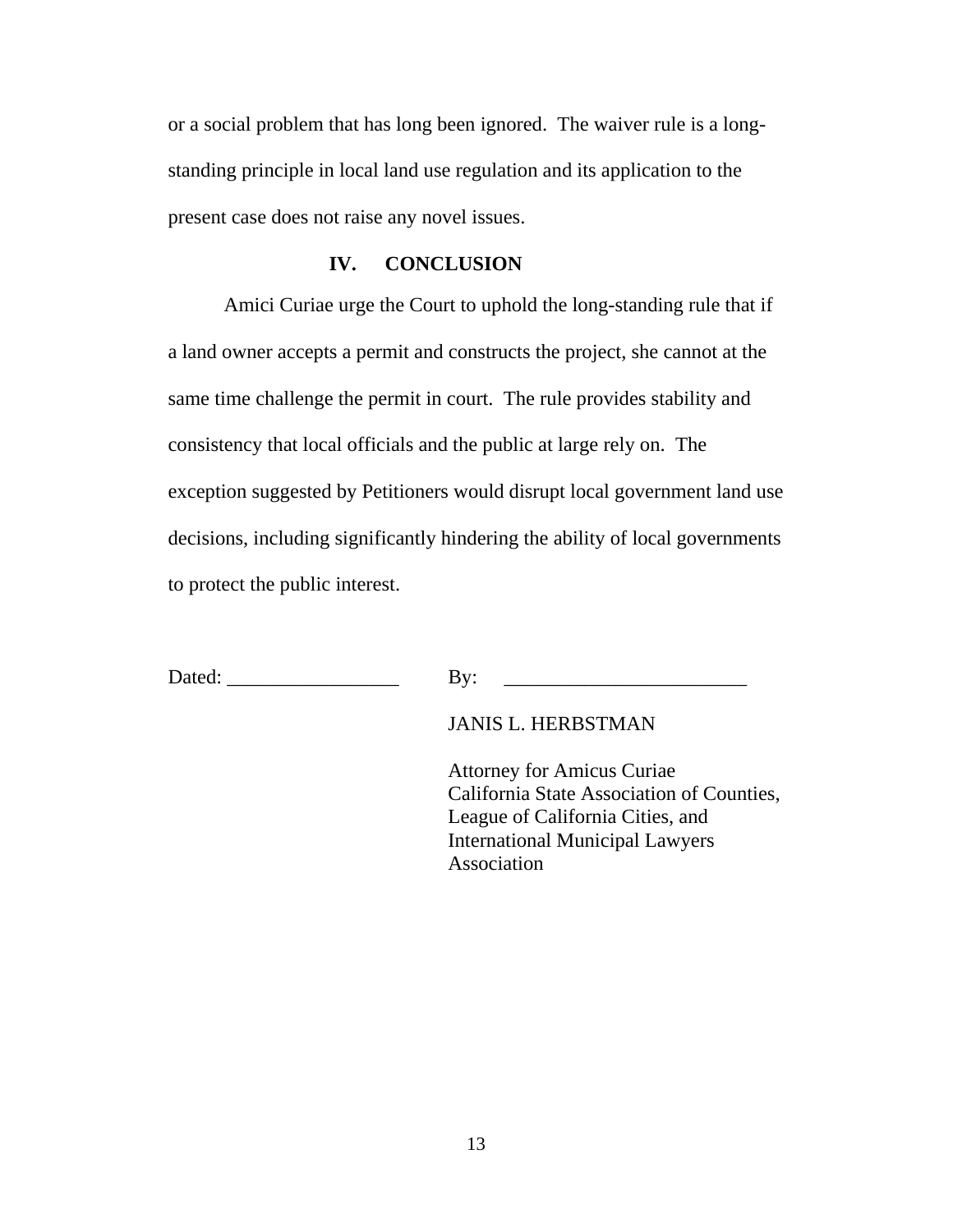### **CERTIFICATION OF COMPLIANCE WITH CALIFORNIA RULES OF COURT, RULE 8.204(c)(1)**

I hereby certify that this brief has been prepared using proportionately double-spaced 13 point Times New Roman typeface. According to the word count feature in my Microsoft Word software, this brief contains 2,672 words.

I declare under penalty of perjury under the laws of the State of California that the foregoing is true and correct. Executed this \_\_\_ day of July, 2015 in Sacramento, California.

Respectfully submitted,

By:  $\frac{1}{\sqrt{1-\frac{1}{2}}\sqrt{1-\frac{1}{2}}\sqrt{1-\frac{1}{2}}\sqrt{1-\frac{1}{2}}\sqrt{1-\frac{1}{2}}\sqrt{1-\frac{1}{2}}\sqrt{1-\frac{1}{2}}\sqrt{1-\frac{1}{2}}\sqrt{1-\frac{1}{2}}\sqrt{1-\frac{1}{2}}\sqrt{1-\frac{1}{2}}\sqrt{1-\frac{1}{2}}\sqrt{1-\frac{1}{2}}\sqrt{1-\frac{1}{2}}\sqrt{1-\frac{1}{2}}\sqrt{1-\frac{1}{2}}\sqrt{1-\frac{1}{2}}\sqrt{1-\frac{1}{2}}\sqrt{1-\frac{1}{2}}\sqrt$ 

 Janis L. Herbstman Attorney for Amicus Curiae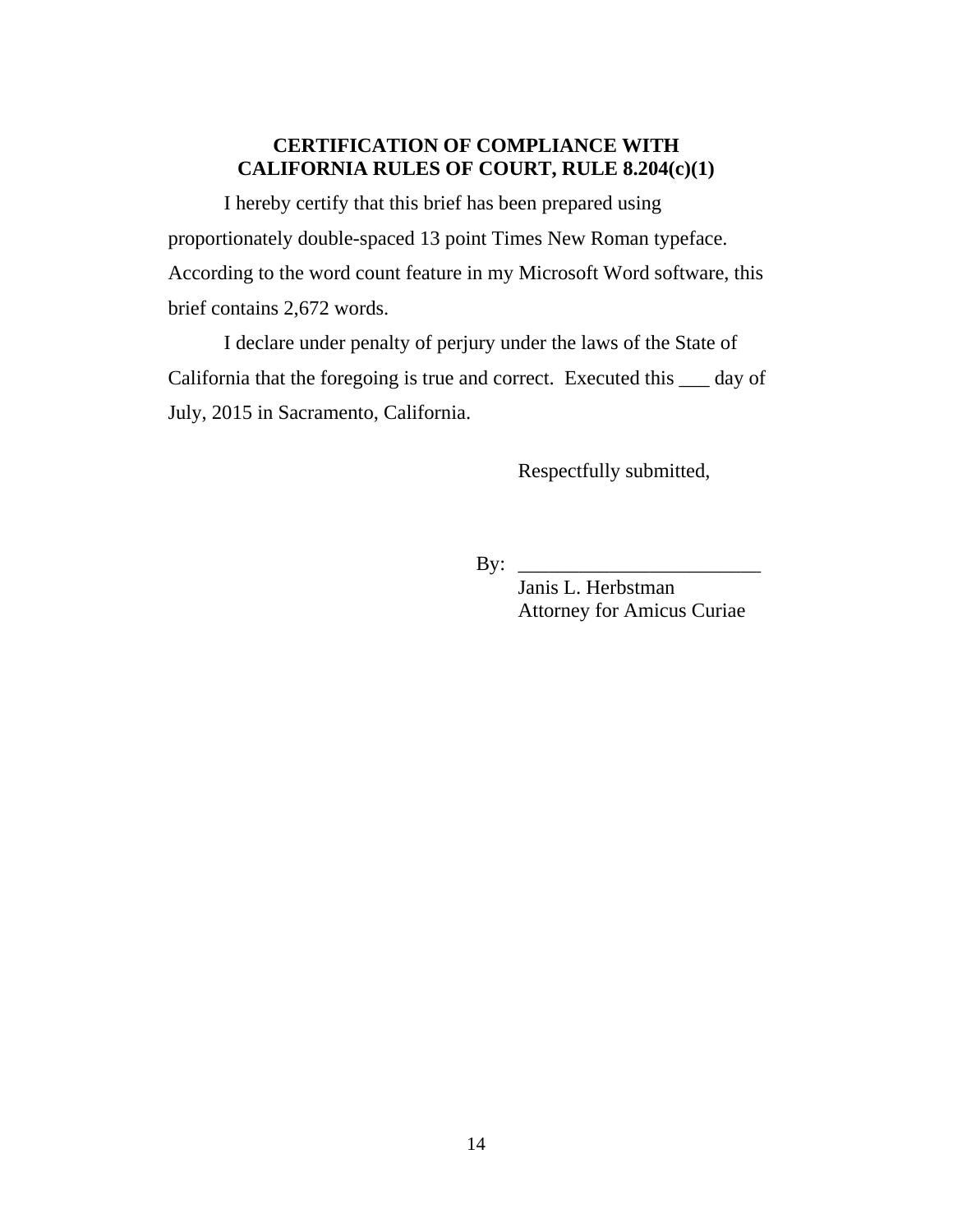#### Proof of Service by Mail

#### *Lynch v. California Coastal Commission*  Case No. S221980

I, Mary Penney, declare:

 That I am, and was at the time of the service of the papers herein referred to, over the age of eighteen years, and not a party to the within action; and I am employed in the County of Sacramento, California, within which county the subject mailing occurred. My business address is 1100 K Street, Suite 101, Sacramento, California, 95814. I served the within **APPLICATION FOR PERMISSION TO FILE AMICUS CURIAE BRIEF BY THE CALIFORNIA STATE ASSOCIATION OF COUNTIES, LEAGUE OF CALIFORNIA CITIES AND THE INTERNATIONAL MUNICIPAL LAWYERS ASSOCIATION IN SUPPORT OF THE CALIFORNIA COASTAL COMMISSION** by placing a copy thereof in a separate envelope for each addressee named hereafter, addressed to each such addressee respectively as follows:

# **Party**  Barbara Lynch, et al.: Plaintiffs and Respondents Jonathan C. Corn Axelson & Corn, P.C. 160 Chesterfield Drive, Suite 201 Cardiff By The Sea, CA 92007 John M. Groen Pacific Legal Foundation 930 G Street Sacramento, CA 95814 California Coastal Commission: Defendant and Appellant Hayley Elizabeth Peterson Office of the Attorney General 600 West Broadway, Suite 1800 San Diego, CA 92101

# **Proof of Service List**